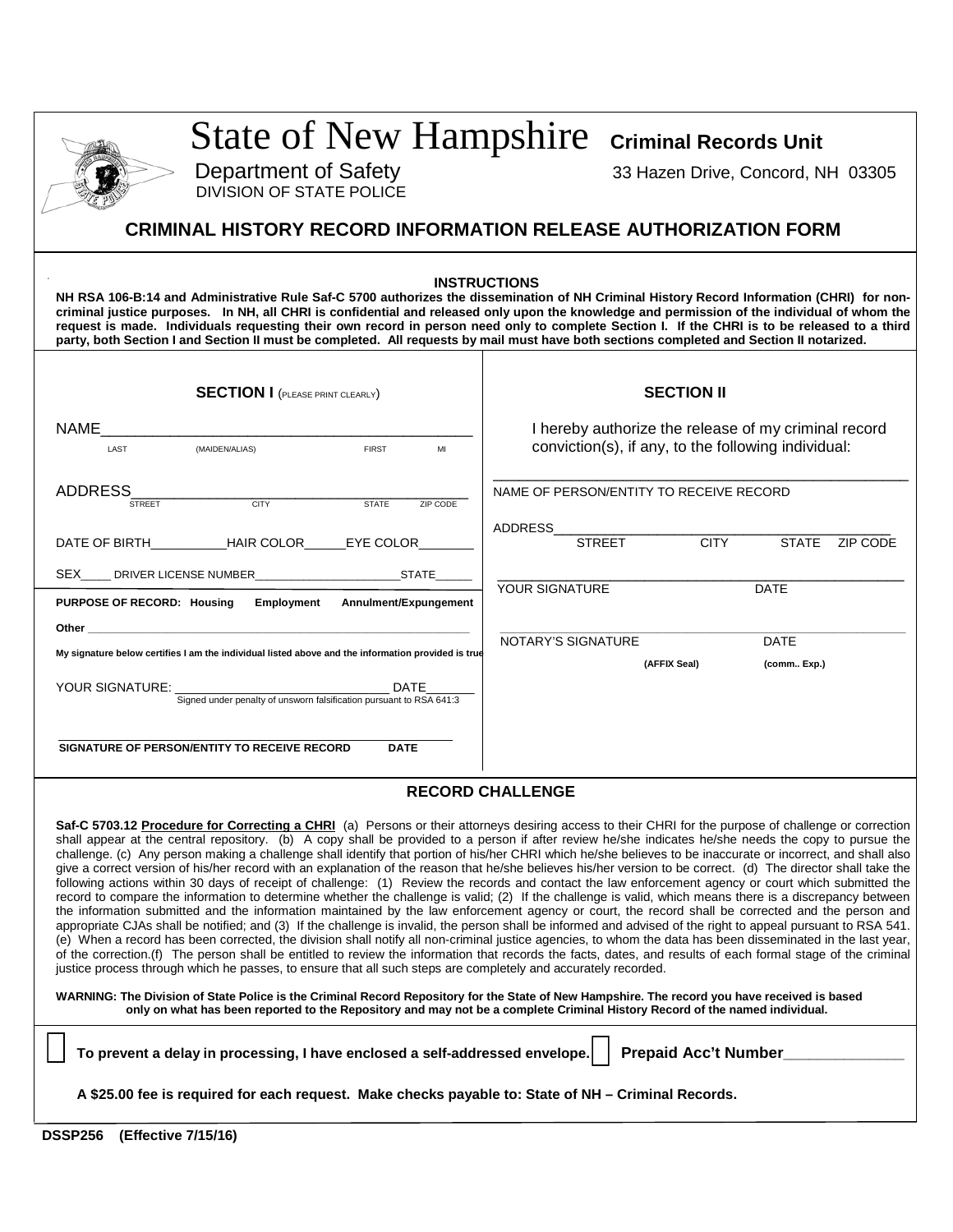|                                                                                                                                                                                                                                                                                                                                                                                                                                                                                                                                                                                                                                                                                                                                                                                                                                                                                                                                                                                                                                                                                                                                                                                                                                                                                                                                                                                                                                                                                                                                                                                                                                                                                                                                                                                  | State of New Hampshire Criminal Records Unit                                                                |  |
|----------------------------------------------------------------------------------------------------------------------------------------------------------------------------------------------------------------------------------------------------------------------------------------------------------------------------------------------------------------------------------------------------------------------------------------------------------------------------------------------------------------------------------------------------------------------------------------------------------------------------------------------------------------------------------------------------------------------------------------------------------------------------------------------------------------------------------------------------------------------------------------------------------------------------------------------------------------------------------------------------------------------------------------------------------------------------------------------------------------------------------------------------------------------------------------------------------------------------------------------------------------------------------------------------------------------------------------------------------------------------------------------------------------------------------------------------------------------------------------------------------------------------------------------------------------------------------------------------------------------------------------------------------------------------------------------------------------------------------------------------------------------------------|-------------------------------------------------------------------------------------------------------------|--|
| Department of Safety<br><b>DIVISION OF STATE POLICE</b>                                                                                                                                                                                                                                                                                                                                                                                                                                                                                                                                                                                                                                                                                                                                                                                                                                                                                                                                                                                                                                                                                                                                                                                                                                                                                                                                                                                                                                                                                                                                                                                                                                                                                                                          | 33 Hazen Drive, Concord, NH 03305                                                                           |  |
| <b>CRIMINAL HISTORY RECORD INFORMATION RELEASE AUTHORIZATION FORM</b>                                                                                                                                                                                                                                                                                                                                                                                                                                                                                                                                                                                                                                                                                                                                                                                                                                                                                                                                                                                                                                                                                                                                                                                                                                                                                                                                                                                                                                                                                                                                                                                                                                                                                                            |                                                                                                             |  |
| <b>INSTRUCTIONS</b><br>NH RSA 106-B:14 and Administrative Rule Saf-C 5700 authorizes the dissemination of NH Criminal History Record Information (CHRI) for non-<br>criminal justice purposes. In NH, all CHRI is confidential and released only upon the knowledge and permission of the individual of whom the<br>request is made. Individuals requesting their own record in person need only to complete Section I. If the CHRI is to be released to a third<br>party, both Section I and Section II must be completed. All requests by mail must have both sections completed and Section II notarized.                                                                                                                                                                                                                                                                                                                                                                                                                                                                                                                                                                                                                                                                                                                                                                                                                                                                                                                                                                                                                                                                                                                                                                     |                                                                                                             |  |
| <b>SECTION I</b> (PLEASE PRINT CLEARLY)                                                                                                                                                                                                                                                                                                                                                                                                                                                                                                                                                                                                                                                                                                                                                                                                                                                                                                                                                                                                                                                                                                                                                                                                                                                                                                                                                                                                                                                                                                                                                                                                                                                                                                                                          | <b>SECTION II</b>                                                                                           |  |
| <b>NAME</b><br>LAST<br>(MAIDEN/ALIAS)<br><b>FIRST</b><br>MI                                                                                                                                                                                                                                                                                                                                                                                                                                                                                                                                                                                                                                                                                                                                                                                                                                                                                                                                                                                                                                                                                                                                                                                                                                                                                                                                                                                                                                                                                                                                                                                                                                                                                                                      | I hereby authorize the release of my criminal record<br>conviction(s), if any, to the following individual: |  |
| 1<br><b>ADDRESS</b><br><b>CITY</b><br><b>STATE</b><br><b>STREET</b><br>ZIP CODE                                                                                                                                                                                                                                                                                                                                                                                                                                                                                                                                                                                                                                                                                                                                                                                                                                                                                                                                                                                                                                                                                                                                                                                                                                                                                                                                                                                                                                                                                                                                                                                                                                                                                                  | NAME OF PERSON/ENTITY TO RECEIVE RECORD                                                                     |  |
| <b>HAIR COLOR</b><br>DATE OF BIRTH<br>EYE COLOR                                                                                                                                                                                                                                                                                                                                                                                                                                                                                                                                                                                                                                                                                                                                                                                                                                                                                                                                                                                                                                                                                                                                                                                                                                                                                                                                                                                                                                                                                                                                                                                                                                                                                                                                  | <b>ADDRESS</b><br><b>CITY</b><br><b>STATE</b><br><b>ZIP CODE</b>                                            |  |
| SEX_____ DRIVER LICENSE NUMBER<br><b>STATE</b><br>PURPOSE OF RECORD: Housing<br><b>Employment</b><br>Annulment/Expungement<br>$\overline{\mathbf{2}}$                                                                                                                                                                                                                                                                                                                                                                                                                                                                                                                                                                                                                                                                                                                                                                                                                                                                                                                                                                                                                                                                                                                                                                                                                                                                                                                                                                                                                                                                                                                                                                                                                            | YOUR <b>PROMATURE</b><br><b>DATE</b><br>4                                                                   |  |
| <b>Other Contract Contract Contract Contract Contract Contract Contract Contract Contract Contract Contract Contract Contract Contract Contract Contract Contract Contract Contract Contract Contract Contract Contract Contra</b><br>My signature below certifies I am the individual listed above and the information provided is true                                                                                                                                                                                                                                                                                                                                                                                                                                                                                                                                                                                                                                                                                                                                                                                                                                                                                                                                                                                                                                                                                                                                                                                                                                                                                                                                                                                                                                         | NOTARY'S SIGNATURE<br>DATE<br>(AFFIX Seal)<br>(comm Exp.)                                                   |  |
| YOUR SIGNATURE:<br>DATE<br>Signed under penalty of unsworn falsification pursuant to RSA 641:3                                                                                                                                                                                                                                                                                                                                                                                                                                                                                                                                                                                                                                                                                                                                                                                                                                                                                                                                                                                                                                                                                                                                                                                                                                                                                                                                                                                                                                                                                                                                                                                                                                                                                   |                                                                                                             |  |
| SIGNATURE OF PERSON/ENTITY TO RECEIVE RECORD<br><b>DATE</b>                                                                                                                                                                                                                                                                                                                                                                                                                                                                                                                                                                                                                                                                                                                                                                                                                                                                                                                                                                                                                                                                                                                                                                                                                                                                                                                                                                                                                                                                                                                                                                                                                                                                                                                      |                                                                                                             |  |
| <b>RECORD CHALLENGE</b><br>6<br>Saf-C 5703.12 Procedure for Correcting a CHRI (a) Persons or their attorneys desiring access to their CHRI for the purpose of challenge or correction<br>shall appear at the central repository. (b) A copy shall be provided to a person if after review he/she indicates he/she needs the copy to pursue the<br>challenge. (c) Any person making a challenge shall identify that portion of his/her CHRI which he/she believes to be inaccurate or incorrect, and shall also<br>give a correct version of his/her record with an explanation of the reason that he/she believes his/her version to be correct. (d) The director shall take the<br>following actions within 30 days of receipt of challenge: (1) Review the records and contact the law enforcement agency or court which submitted the<br>record to compare the information to determine whether the challenge is valid; (2) If the challenge is valid, which means there is a discrepancy between<br>the information submitted and the information maintained by the law enforcement agency or court, the record shall be corrected and the person and<br>appropriate CJAs shall be notified; and (3) If the challenge is invalid, the person shall be informed and advised of the right to appeal pursuant to RSA 541.<br>(e) When a record has been corrected, the division shall notify all non-criminal justice agencies, to whom the data has been disseminated in the last year,<br>of the correction.(f) The person shall be entitled to review the information that records the facts, dates, and results of each formal stage of the criminal<br>justice process through which he passes, to ensure that all such steps are completely and accurately recorded.<br>7 |                                                                                                             |  |
| To prevent a delay in processing, I have enclosed a self-addressed envelope<br>A \$25.00 fee is required for each request. Make checks payable to: State of NH – Criminal Records.                                                                                                                                                                                                                                                                                                                                                                                                                                                                                                                                                                                                                                                                                                                                                                                                                                                                                                                                                                                                                                                                                                                                                                                                                                                                                                                                                                                                                                                                                                                                                                                               |                                                                                                             |  |
|                                                                                                                                                                                                                                                                                                                                                                                                                                                                                                                                                                                                                                                                                                                                                                                                                                                                                                                                                                                                                                                                                                                                                                                                                                                                                                                                                                                                                                                                                                                                                                                                                                                                                                                                                                                  |                                                                                                             |  |

New Hampshire Department of Safety **DIVISION OF STATE POLICE**